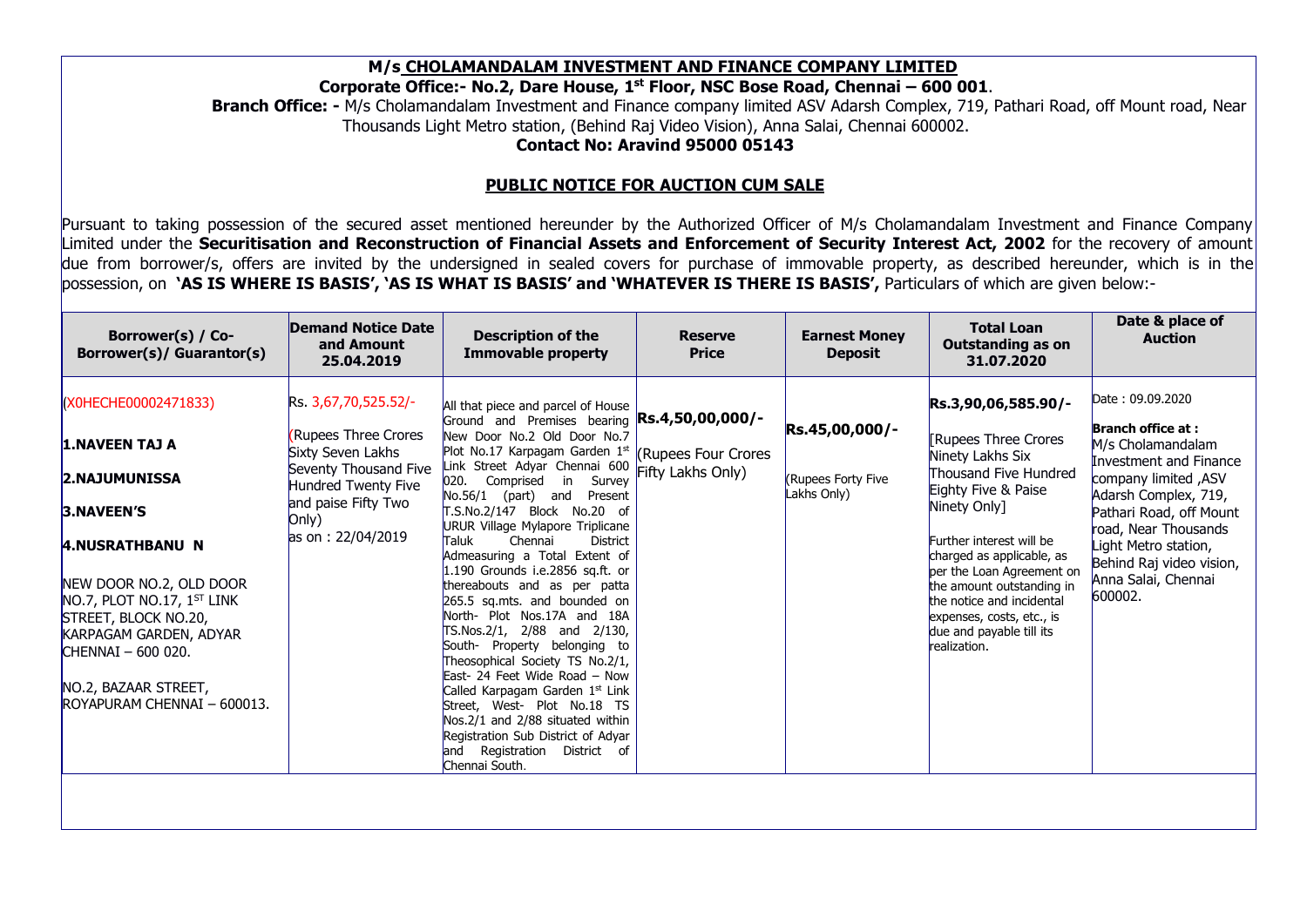|    |               |                                                   | <b>IMPORTANT INFORMATION REGARDING AUCTION PROCESS</b>                                                                                                                                                                                                                                                                                                                                                                                                                                              |  |
|----|---------------|---------------------------------------------------|-----------------------------------------------------------------------------------------------------------------------------------------------------------------------------------------------------------------------------------------------------------------------------------------------------------------------------------------------------------------------------------------------------------------------------------------------------------------------------------------------------|--|
|    |               | <b>Date of Auction</b>                            | 09.09.2020                                                                                                                                                                                                                                                                                                                                                                                                                                                                                          |  |
|    |               |                                                   | M/s Cholamandalam Investment and Finance company limited,                                                                                                                                                                                                                                                                                                                                                                                                                                           |  |
|    |               | <b>Place of Submission of</b>                     | ASV Adarsh Complex, 719, Pathari Road, off Mount road, Near<br>Thousands Light Metro station, Behind Raj video vision, Anna                                                                                                                                                                                                                                                                                                                                                                         |  |
|    |               | <b>Bids</b> and <b>Place</b> of<br><b>Auction</b> | Salai, Chennai 600002.                                                                                                                                                                                                                                                                                                                                                                                                                                                                              |  |
|    |               | Date of Inspection of                             | 04.09.2020                                                                                                                                                                                                                                                                                                                                                                                                                                                                                          |  |
|    |               | <b>Property</b><br>date<br>for<br>Last            |                                                                                                                                                                                                                                                                                                                                                                                                                                                                                                     |  |
|    |               | <b>Submission of Bids</b>                         | 07.09.2020                                                                                                                                                                                                                                                                                                                                                                                                                                                                                          |  |
|    |               |                                                   | * A bidder may, on his own choice, avail the facility in the auction by making application in prescribed format which is available along with the offer/tender document on the<br>given office address mentioned hereunder. Sale is strictly subject to terms and conditions incorporated in this advertisement and the prescribed Bid / Tender Document.<br>This notice is also to be treated as a 30 days' notice under Rule 8(5)(c) and 9(1) of the Security Interest Enforcement Rules, 2002, " |  |
|    |               |                                                   | <b>TERMS AND CONDITIONS OF AUCTION</b>                                                                                                                                                                                                                                                                                                                                                                                                                                                              |  |
| 1) |               |                                                   | The property is sold on 'As is where is basis' 'As Is What Is Basis' and 'Whatever Is There Is Basis'.                                                                                                                                                                                                                                                                                                                                                                                              |  |
| 2) | date & time.  |                                                   | The Bidder is obliged to exercise full due diligence in all respects, including to inspect each of the details of the property mentioned above on the scheduled                                                                                                                                                                                                                                                                                                                                     |  |
| 3) |               |                                                   | Submission of bids to M/s Cholamandalam Investment and Finance Company Limited would be construed a deemed acceptance by the bidder that (i)                                                                                                                                                                                                                                                                                                                                                        |  |
|    |               |                                                   | he/she/it has exercised due diligence in all respects; (ii) Is satisfied with all details/measurements of property; (iii) Acknowledges full knowledge of terms<br>and conditions that govern the auction and (iv) Waives all his/her/its rights to make any contrary claims against company at any future date.                                                                                                                                                                                     |  |
| 4) |               |                                                   | The sale is subject to confirmation by the Authorised officer if the borrower/guarantor pays the entire outstanding amount in full before sale, no sale will                                                                                                                                                                                                                                                                                                                                        |  |
|    | be conducted. |                                                   |                                                                                                                                                                                                                                                                                                                                                                                                                                                                                                     |  |
| 5) |               |                                                   | The Bidder shall remit Earnest Money Deposit (EMD) by Banker's Cheque / DD drawn in favour of M/s Cholamandalam Investment and Finance Company<br>Limited for the respective Loan A/c, along with the bid form in a Sealed Cover addressed to The Authorized Officer, M/s Cholamandalam Investment and Finance                                                                                                                                                                                      |  |
|    |               |                                                   | Company Limited up to 5.00 P.M on 04.09.2020. Please note that, in reference to successful bidder(s), EMD is adjustable against the sale consideration receivable                                                                                                                                                                                                                                                                                                                                   |  |

- 
- 
- 

**Examples to the Bidder shall remit Earnest Money Deposit (EMD)** by Banker's Cheque / DD drawn in rescribed format which is available along with the *diferitender* document on the Bidder shall remit of the finance of the Limited for the respective Loan A/c, along with the bid form in a Sealed Cover addressed to The Authorized Office and the bilance within 15 days<br>
from a Seale Seale Seale Seale Seale Seale Seale Seale Seale Seare and condi Example The same of the fact that is added to the access of the bid and the format which is available along with the offer/tender document on the<br>fitce address mentioned, and the factive in the aution by making applicatio by M<sub>/s</sub> Cholamandalam Investment and The Solicity in the author by making application in prescribed format which is available along with the offer/tender document on the<br>The audiometric Sale is strictly subject to terms a The side of the substitute of the substitute of the substitute of the security interest Enforcement Rules, 2002, "<br>TRAMS AND CONDITIONS OF AUCTION The security interest Enforcement Rules, 2002, "<br>TRAMS AND CONDITIONS OF AU